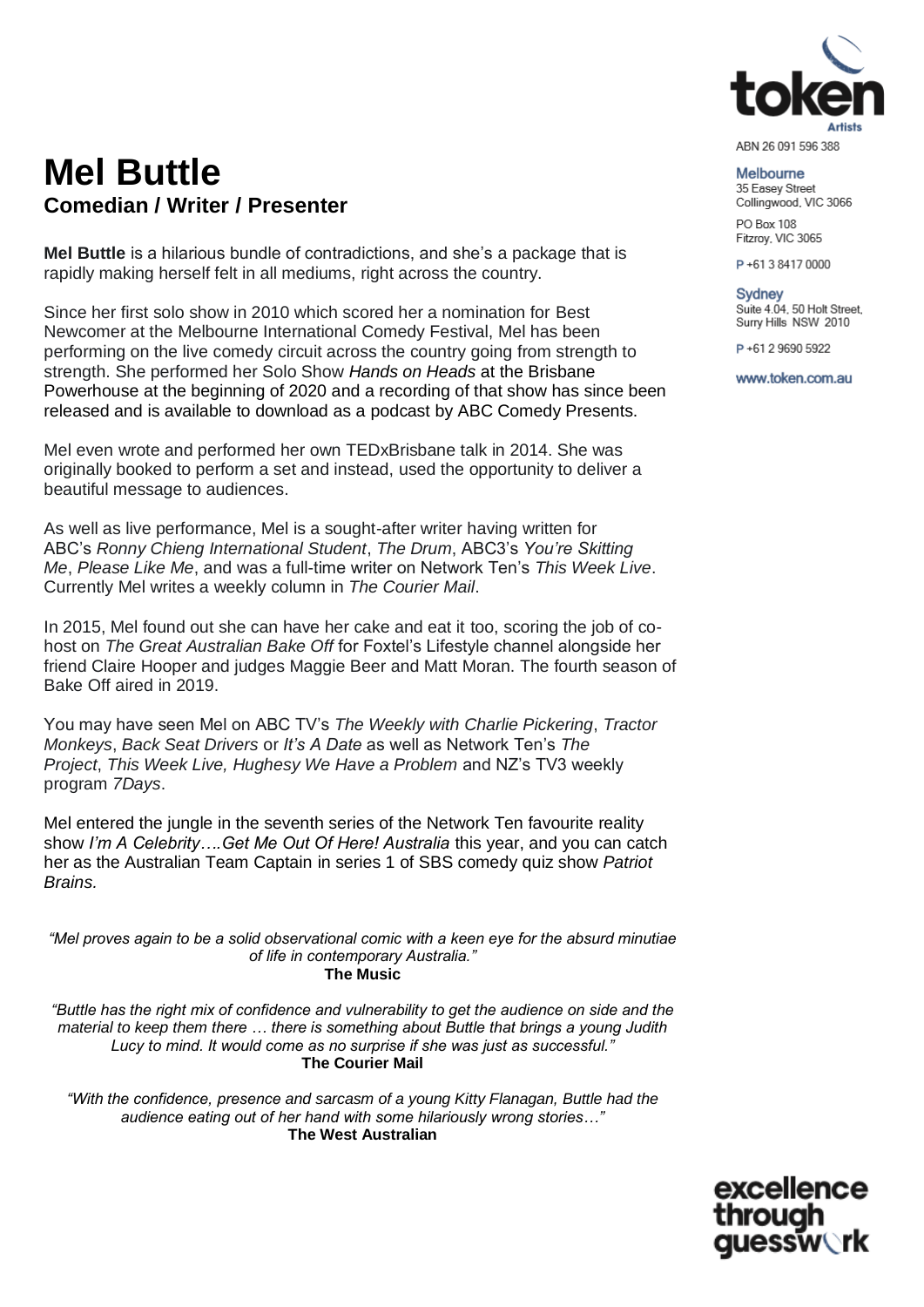

ABN 26 091 596 388

#### Melbourne

35 Easey Street<br>Collingwood, VIC 3066 PO Box 108

Fitzroy, VIC 3065

P+61384170000

#### Sydney

Suite 4.04, 50 Holt Street,<br>Surry Hills NSW 2010

P+61 2 9690 5922

#### www.token.com.au

## **Live Shows**

| 2021 | Here If You Need – Solo Show<br><b>Brisbane Comedy Festival</b>                                    |
|------|----------------------------------------------------------------------------------------------------|
| 2020 | Hands On Heads - Solo Show<br><b>Brisbane Powerhouse</b>                                           |
| 2019 | Welcome Aboard – Solo Show<br>Brisbane Comedy Festival, Melbourne International Comedy Festival    |
|      | Wagga Wagga Comedy Festival                                                                        |
| 2018 | Dog Bitch - Solo Show<br>Brisbane Comedy Festival, Melbourne International Comedy Festival         |
| 2017 | I Can't Believe It's Not Buttle! - Solo Show                                                       |
|      | Brisbane Comedy Festival, Melbourne International Comedy Festival<br><b>Sydney Comedy Festival</b> |
| 2016 | Quite Unsavoury - Solo Show                                                                        |
|      | Brisbane Comedy Festival, Melbourne International Comedy Festival                                  |
| 2015 | Up to Pussy's Bow - Solo Show                                                                      |
|      | <b>Brisbane Comedy Festival</b>                                                                    |
| 2014 | Bring A Plate - Solo Show                                                                          |
|      | Melbourne International Comedy Festival, Sydney Comedy                                             |
|      | <b>Festival, Brisbane Comedy Festival</b>                                                          |
| 2013 | How Embarrassment - Solo Show<br>Melbourne International Comedy Festival, Sydney Comedy            |
|      | Festival                                                                                           |
| 2012 | Stop It, You Are! - Solo Show                                                                      |
|      | <b>Sydney Fringe Festival</b>                                                                      |
| 2011 | Buttle and Buttle - Solo Show                                                                      |
|      | Melbourne International Comedy Festival, Brisbane Comedy                                           |
|      | Festival                                                                                           |
| 2010 | Sista Got Flow - Solo Show                                                                         |
|      | Adelaide Fringe Festival, Melbourne Comedy Festival,                                               |
|      | <b>Brisbane Comedy Festival</b>                                                                    |
|      |                                                                                                    |

'Searingly honest wisecracker' 'Her potent and polished debut promises comedy greatness' **Sydney Morning Herald** 

'Gifted of rare talent'

**The Age** 

## **Television**

| 2021 | SBS.        | Patriot Brains (Australian Team Captain) |
|------|-------------|------------------------------------------|
| 2020 | Network Ten | I'm A Celebrity Get Me Out Of Here       |
|      |             | (Contestant)                             |

excellence<br>through<br>guessw**ork**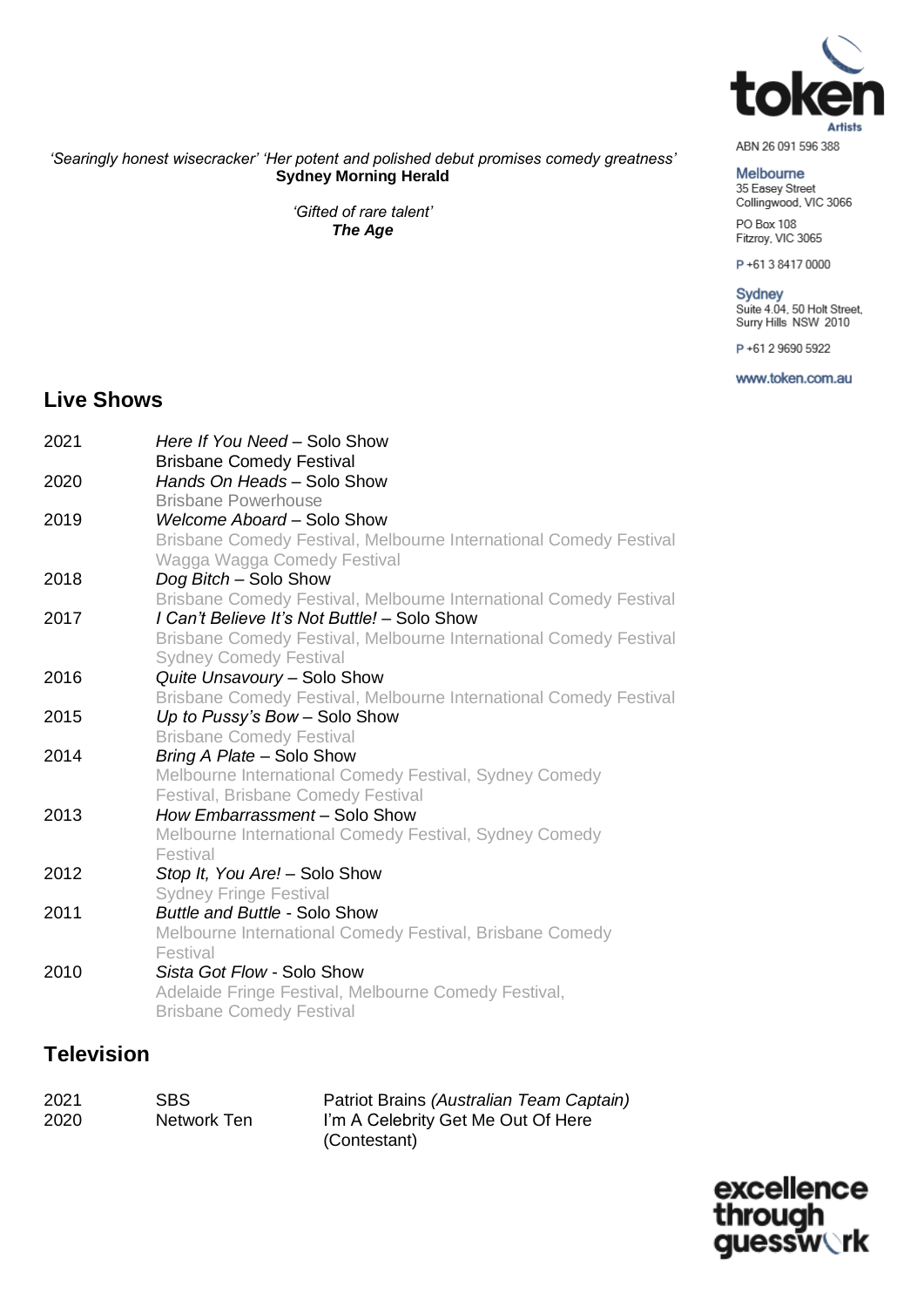

Melbourne

PO Box 108<br>Fitzroy, VIC 3065

P+61384170000

P+61 2 9690 5922

www.token.com.au

Suite 4.04, 50 Holt Street,<br>Surry Hills NSW 2010

Sydney

35 Easey Street<br>Collingwood, VIC 3066

| 2015-19 | <b>Foxtel Lifestyle</b> | The Great Australian Bake Off (Host - Season<br>$1 - 5$                     |
|---------|-------------------------|-----------------------------------------------------------------------------|
| 2019-20 |                         | Network Ten Hughesy We Have A Problem (Guest)                               |
| 2018-20 | Network Ten             | The Project (Contributor, 4 <sup>th</sup> Chair Host)                       |
| 2019    | <b>ABC TV</b>           | MICF Oxfam Gala (Stand Up)                                                  |
| 2019-20 |                         | Network Ten Hughesy We Have A Problem (Guest)                               |
| 2019    | <b>Channel Nine</b>     | 20 to 1 (Contributor)                                                       |
| 2019    | Network Ten             | Celebrity Name Game (Guest)                                                 |
| 2019    | Network Ten             | Show Me The Movie! (Guest)                                                  |
| 2016-19 | $TV3$ (NZ)              | 7 Days (Regular Guest)                                                      |
| 2018    | ABC TV                  | MICF Upfront Gala (Stand Up)                                                |
| 2018    | Network Ten             | Bring BackSaturday Night (Guest)                                            |
| 2017-18 | <b>ABC</b>              | The Weekly with Charlie Pickering (Guest)                                   |
| 2017    | ABC <sub>2</sub>        | Comedy Up Late (Stand Up)                                                   |
| 2017    | ABC ME                  | Stand and Deliver (Stand Up - for kids)                                     |
| 2016    | ABC <sub>2</sub>        | Comedy Up Late (Stand Up)                                                   |
| 2015-16 | <b>TVNZ</b>             | <b>Best Bits (Regular Guest)</b>                                            |
| 2015    | <b>Comedy Channel</b>   | Just For Laughs at the Sydney Opera House,                                  |
| 2014    | <b>ABC TV</b>           | Stand Up Series (Stand Up)                                                  |
| 2014    | <b>Comedy Channel</b>   | It's a Date (Acting, Character: Mon)<br>Just for Laughs at the Sydney Opera |
|         |                         | House, Stand Up Series (Stand up)                                           |
| 2014    | ABC <sub>2</sub>        | <b>Backseat Drivers (Guest)</b>                                             |
| 2014    | ABC <sub>2</sub>        | Comedy Up Late (Stand Up)                                                   |
| 2013    | Network Ten             | This Week Live (Weekly Cross and                                            |
|         |                         | various sketches)                                                           |
| 2013    | <b>Network Ten</b>      | The Election Project (Correspondant                                         |
|         |                         | from The Greens HQ)                                                         |
| 2013    | Network Ten             | The Project (Metro Whip, Regular)                                           |
| 2013    | <b>ABC TV</b>           | <b>Tractor Monkeys (Guest)</b>                                              |
| 2013    | <b>Network Ten</b>      | Can of Worms (Guest)                                                        |
|         |                         |                                                                             |

## **Writing – Print**

|                            | 2011 - 2021 The Courier Mail | <b>Weekly Columnist</b>  |
|----------------------------|------------------------------|--------------------------|
| $2012 - 2013$ Triple J Mag |                              | Columnist                |
| 2013                       | The Drum                     | <b>Guest Contributor</b> |

## **Writing – Television**

| 2015-19 | <b>Bake Off</b>                        | The Great Australian Writer of own scripts and other contributions |
|---------|----------------------------------------|--------------------------------------------------------------------|
| 2016    | Ronny Chieng                           |                                                                    |
|         |                                        | International Student Workshop Contributor                         |
| 2013    | This Week Live                         | <b>Full Time Writer</b>                                            |
|         | Network Ten                            |                                                                    |
| 2012    | Please Like Me<br>ABC <sub>2</sub>     | <b>Workshop Contributor</b>                                        |
| 2012    | You're Skitting Me<br>ABC <sub>3</sub> | <b>Sketch Writer</b>                                               |

excellence<br>through<br>guessw**ork**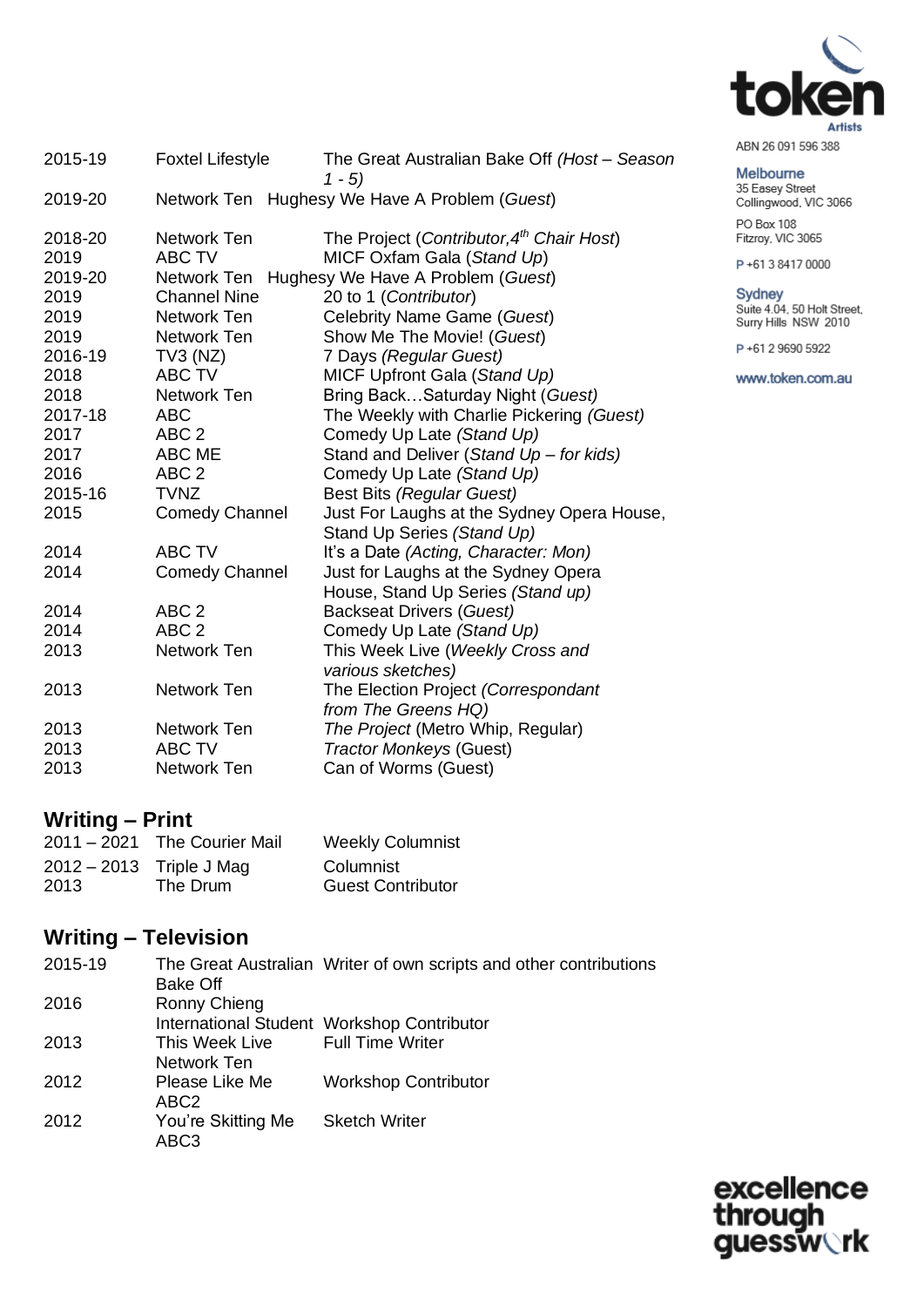

### **Radio / Podcasts**

| 2020    | Podcast                              | Plot Twist - Writer/Contributer                                                                                                   |
|---------|--------------------------------------|-----------------------------------------------------------------------------------------------------------------------------------|
| 2020    | Podcast                              | The Guilty Feminist - Guest                                                                                                       |
| 2020    | <b>ABC Comedy</b><br>PresentsPodcast | "Hands on Heads" Live Solo Show                                                                                                   |
| 2016-20 | <b>ABC Brisbane</b>                  | Regular appearances & Guest Hosting                                                                                               |
| 2019    | Triple M Brisbane                    | Triple M Breakfast - Guest                                                                                                        |
| 2015    | B <sub>105</sub>                     | <b>Weekly Segment</b>                                                                                                             |
| 2013    | Nova 100                             | Fill in Breakfast co-host – 1 week with<br><b>Tommy Little</b>                                                                    |
| 2013    | triple j                             | Breakfast with Tom and Alex, regular<br>segments "Mel's Strongly Worded<br>Letters" "Buttle Theatre" and<br>"Message in a Buttle" |
| 2013    | triple j                             | Good Az Friday OB - Guest                                                                                                         |
| 2013    | triple j                             | <b>Tram Sessions - Guest</b>                                                                                                      |
| 2011    | 612 ABC                              | Afternoons with Richard Fidler -<br><b>Guest Host</b>                                                                             |
| 2010    | Nova - National                      | <b>Saturday Sessions with Dave</b><br>Thornton - Guest Co-Host                                                                    |

Melbourne 35 Easey Street<br>Collingwood, VIC 3066

PO Box 108<br>Fitzroy, VIC 3065

P+61384170000

Sydney Suite 4.04, 50 Holt Street,<br>Surry Hills NSW 2010

P+61 2 9690 5922

www.token.com.au

excellence<br>through<br>guessw**ork**